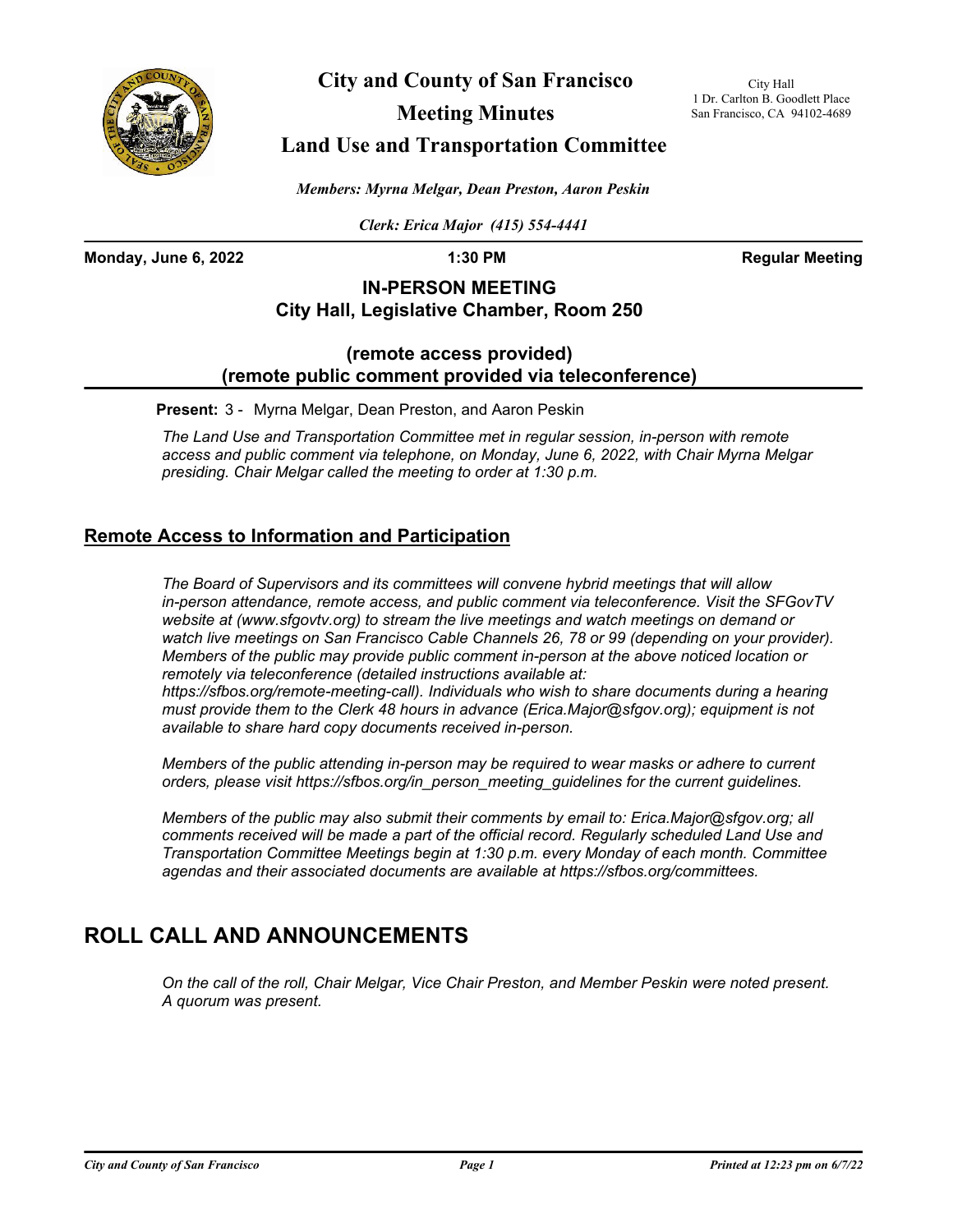## **COMMUNICATIONS**

*Erica Major, Land Use and Transportation Clerk, instructed members of the public, when general public comment is called, to contribute live comments for up to two minutes in-person or by dialing the provided telephone number. In-person public comment was taken before remote public comment was called. Those who provided public comment remotely were instructed to dial \* 3 to*  be added to the remote queue to speak. The Clerk noted written comments may be submitted *through email Erica.Major@sfgov.org or the U.S. Postal Service at City Hall, 1 Dr. Carlton B. Goodlett Place, Room 244, San Francisco, CA 94102.*

## **AGENDA CHANGES**

*There were no agenda changes.*

# **REGULAR AGENDA**

### **[220401](http://sfgov.legistar.com/gateway.aspx?m=l&id=38593) [Street Name Change - From "Hahn Street" to "Mrs. Jackson Way"] Sponsors: Walton; Chan**

Resolution renaming Hahn Street, between Visitacion Avenue and Sunnydale Avenue, to "Mrs. Jackson Way;" with additional post passage directives to Public Works, the Municipal Transportation Agency, and the County Surveyor.

04/12/22; REFERRED FOR ADOPTION WITHOUT COMMITTEE REFERENCE AGENDA AT THE NEXT BOARD MEETING.

04/19/22; REFERRED to Land Use and Transportation Committee.

05/10/22; REFERRED TO DEPARTMENT. Referred to Public Works, Municipal Transportation Agency, and Office of the City and County Surveyor for informational purposes.

05/17/22; REFERRED TO DEPARTMENT. Referred to Public Works, Police Department, Municipal Transportation Agency, and Fire Department for comment and recommendation.

05/17/22; RESPONSE RECEIVED. The San Francisco Municipal Transportation Agency noted no concerns with the proposed street name change and relayed they are ready to support the name change.

05/17/22; SUBSTITUTED AND ASSIGNED to Land Use and Transportation Committee. Supervisor Walton introduced a substitute Resolution bearing a new title.

05/25/22; RESPONSE RECEIVED. The Fire Department noted no objections.

05/25/22; RESPONSE RECEIVED. The Police Department noted no objections to the proposed legislation.

05/27/22; RESPONSE RECEIVED. Public Works confirmed on-site posting on Friday, May 27, 2022.

*Heard in Committee. Speakers: President Shamann Walton (Board of Supervisors); presented information and answered questions raised throughout the discussion. Laura Barbara; Amy Chung; Hazel Longhale; Wendy; spoke in opposition of the hearing matter.*

**Vice Chair Preston moved that this Resolution be RECOMMENDED AS COMMITTEE REPORT. The motion carried by the following vote:**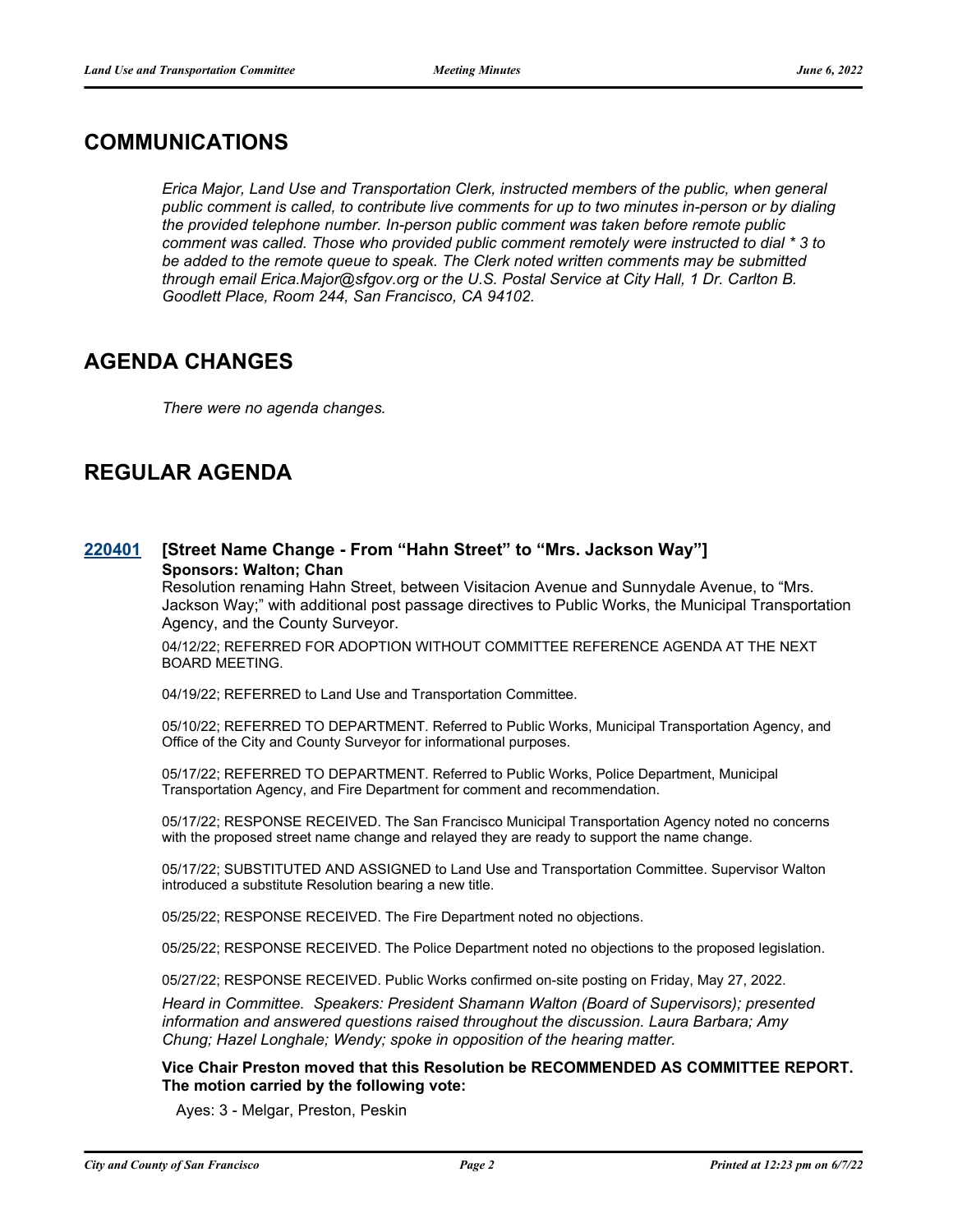*Chair Melgar requested that File Nos. 220448 and 220450 be called together.*

#### **[Resolution of Intention to Vacate Streets - Portions of Griffith Street and Hudson Avenue as Part of 900 Innes Avenue Park Development and Public Utility Easements at 700 Innes Avenue] [220448](http://sfgov.legistar.com/gateway.aspx?m=l&id=38640)**

**Sponsors: Mayor; Walton**

Resolution declaring the intention of the Board to order the vacation of 1) a portion of Griffith Street and a portion of Hudson Avenue, generally bounded by Assessor's Parcel Block No. 4629A, Lot No. 010, a portion of Hudson Avenue at Assessor's Parcel Block No. 4646, Lot Nos. 001, 002, and 003, a portion of Innes Avenue and a portion of Griffith Street at Assessor's Parcel Block No. 4645, Lot No. 010, a portion of Hudson Avenue at Assessor's Parcel Block No. 4630, Lot No. 002, and a portion of Galvez Avenue ("the Street Vacation Area"), to facilitate the development of the 900 Innes Avenue (India Basin) Park Development; 2) an unaccepted ten-foot public utility easements affecting portions of Assessor's Parcel Block No. 4607, Lot Nos. 024 and 025; Assessor's Parcel Block No. 4620, Lot Nos. 001 and 002 (with Lot No. 002 more recently referred to by the City as Lot Nos. 004 and 005); Assessor's Parcel Block No. 4621, Lot No. 100; Assessor's Parcel Block No. 4606, Lot No. 026; Assessor's Parcel Block No. 4631, Lot Nos. 001 and 002; and Assessor's Parcel Block No. 4644, Lot Nos. 009 and 010, to facilitate the development of the India Basin Mixed-Use Project; and setting the hearing date for all persons interested in the proposed vacation of said public right-of-way.

04/26/22; RECEIVED AND ASSIGNED to Land Use and Transportation Committee.

05/06/22; REFERRED TO DEPARTMENT. Referred to Public Works, Recreation and Parks Department, Real Estate Division, and the Office of the City and County Surveyor for informational purposes.

*Heard in Committee. Speaker: David Froelich (Recreation and Parks Department); presented information and answered questions raised throughout the discussion.*

**Chair Melgar moved that this Ordinance be AMENDED, AN AMENDMENT OF THE WHOLE BEARING SAME TITLE, on Page 4, Line 15, by adding 'July 12'. The motion carried by the following vote:**

Ayes: 3 - Melgar, Preston, Peskin

**Chair Melgar moved that this Resolution be RECOMMENDED AS AMENDED AS A COMMITTEE REPORT. The motion carried by the following vote:**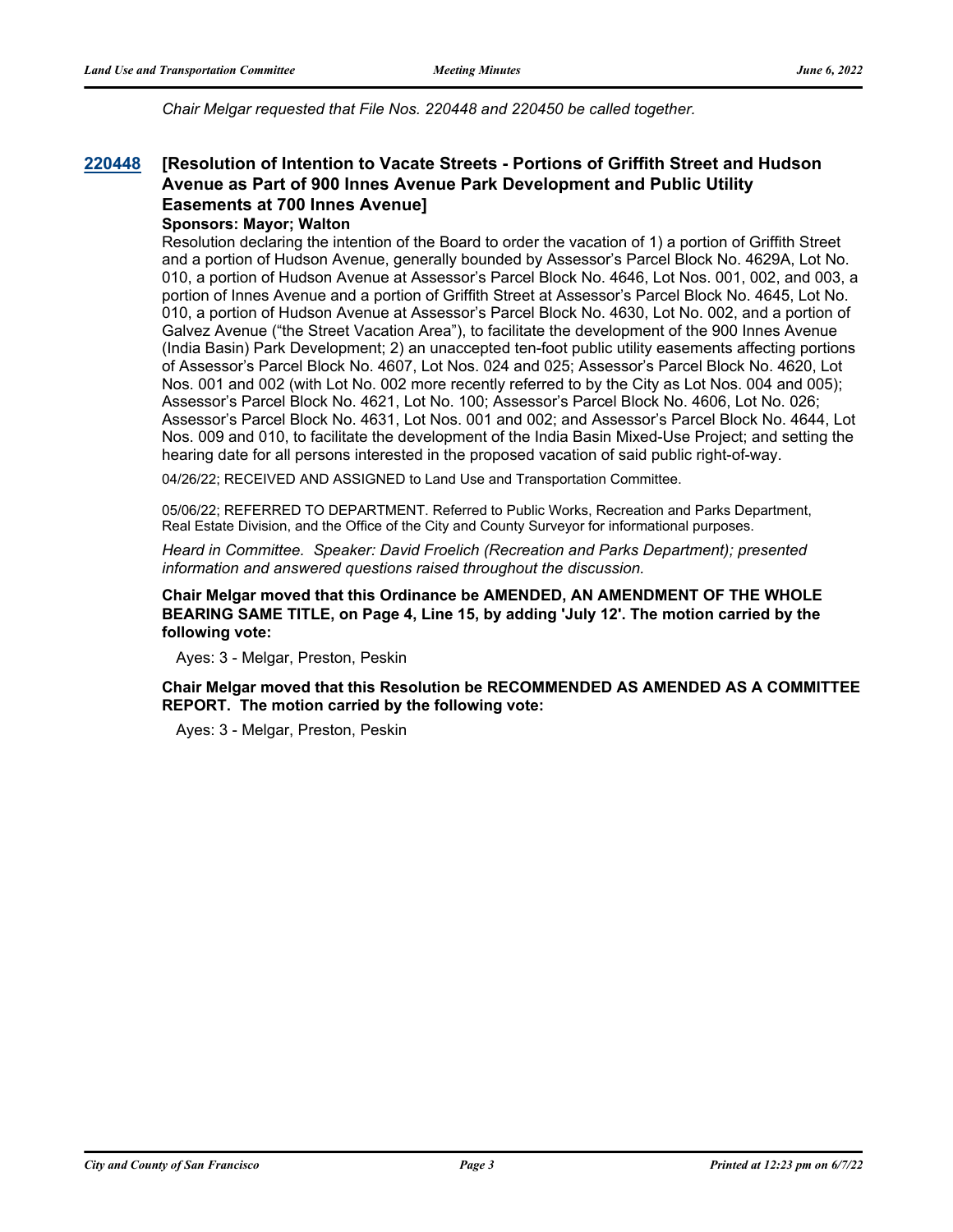### **[Street Vacation Order and Interdepartmental Property Transfer for 900 Innes Avenue Park Development - Public Utility Easement Vacation Order for India Basin Mixed-Use Project at 700 Innes Avenue] [220450](http://sfgov.legistar.com/gateway.aspx?m=l&id=38642)**

### **Sponsors: Mayor; Walton**

Ordinance 1) ordering the street vacation of a portion of Griffith Street and a portion of Hudson Avenue, generally bounded by Assessor's Parcel Block No. 4629A, Lot No. 010, a portion of Hudson Avenue at Assessor's Parcel Block No. 4646, Lot Nos. 001, 002, and 003, a portion of Innes Avenue and a portion of Griffith Street at Assessor's Parcel Block No. 4645, Lot No. 010, a portion of Hudson Avenue at Assessor's Parcel Block No. 4630, Lot No. 002, and a portion of Galvez Avenue ("the Street Vacation Area"), to facilitate the development of the 900 Innes Avenue (India Basin) Park Development; 2) ordering the vacation of unaccepted ten-foot public utility easements affecting portions of Assessor's Parcel Block No. 4607, Lot Nos. 024 and 025; Block 4620, Lot Nos. 001 and 002 (Lot No. 002 more recently referred to by the City as Lot Nos. 004 and 005); Block No. 4621, Lot No. 100; Block No. 4606, Lot No. 026; Block No. 4631, Lot Nos. 001 and 002; and Assessor's Parcel Block No. 4644, Lot Nos. 009 and 010, to facilitate the development of the India Basin Mixed-Use Project; 3) approving the interdepartmental transfer of the Street Vacation Area from Public Works to the Recreation and Park Department; 4) authorizing official acts in connection with this Ordinance, as defined herein; adopting findings under the California Environmental Quality Act; and making findings of consistency with the General Plan, and the eight priority policies of Planning Code, Section 101.1.

04/26/22; ASSIGNED UNDER 30 DAY RULE to Land Use and Transportation Committee, expires on 5/26/2022.

05/06/22; REFERRED TO DEPARTMENT. Referred to Public Works, Recreation and Parks Department, Real Estate Division, and the Office of the City and County Surveyor for informational purposes.

*Heard in Committee. Speaker: David Froelich (Recreation and Parks Department); presented information and answered questions raised throughout the discussion.*

**Chair Melgar moved that this Ordinance be REFERRED to the Board of Supervisors meeting of July 12, 2022. The motion carried by the following vote:**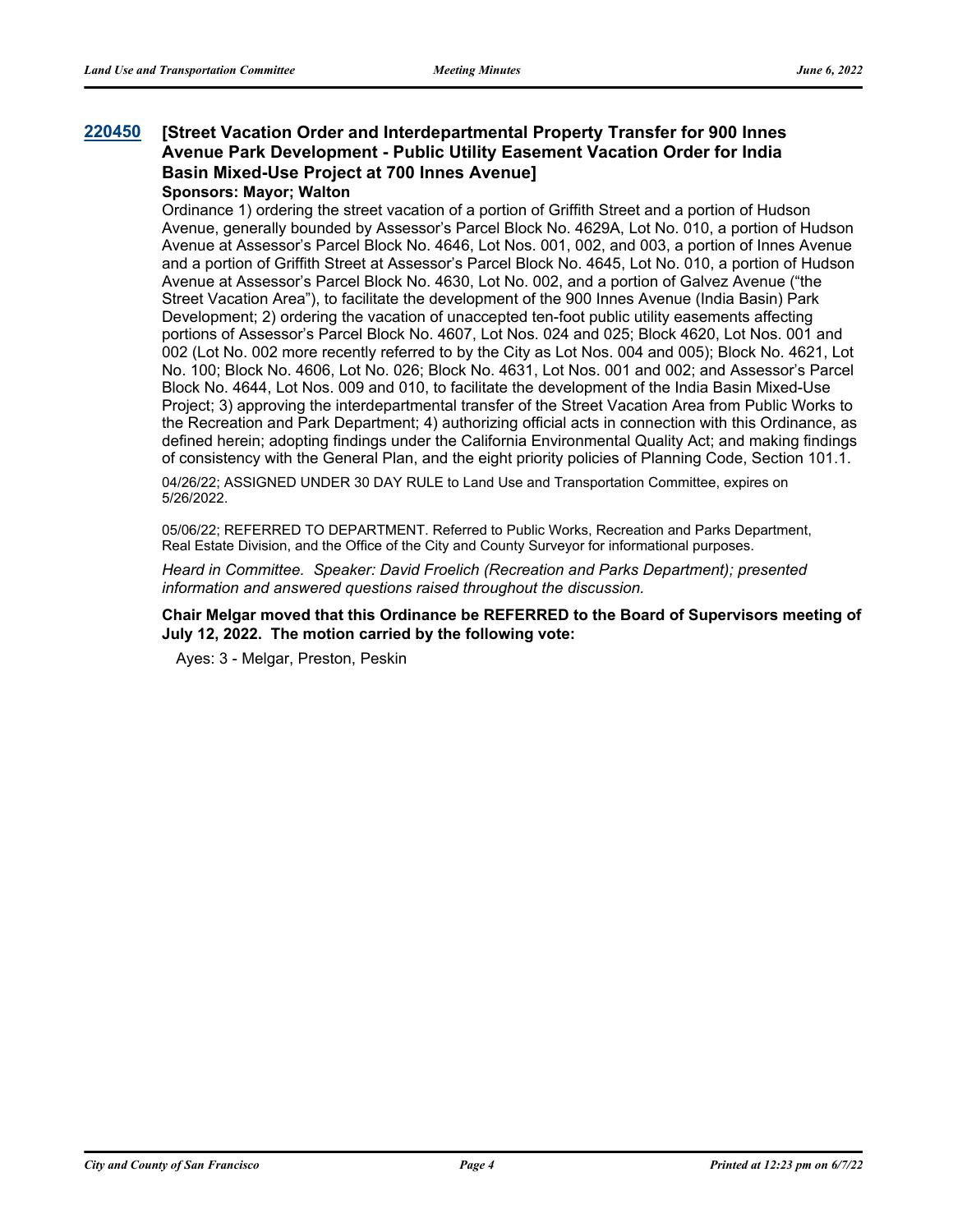#### **[Planning Code - Fire-Damaged Liquor Stores in North Beach Neighborhood Commercial District] [220342](http://sfgov.legistar.com/gateway.aspx?m=l&id=38534)**

### **Sponsors: Peskin; Chan**

Ordinance amending the Planning Code to extend the time, from three to six years from the date of a fire, for a temporary closure of a liquor store in the North Beach Neighborhood Commercial District (NCD) as a result of the fire to not result in an abandonment of such use, and for the relocation of such use to another location in the North Beach NCD to not require a new Conditional Use permit; affirming the Planning Department's determination under the California Environmental Quality Act; and making findings of consistency with the General Plan, and the eight priority policies of Planning Code, Section 101.1, and findings of public necessity, convenience, and welfare under Planning Code, Section 302.

04/05/22; ASSIGNED to Land Use and Transportation Committee. 4/7/22 - President Walton waived the 30-day rule pursuant to Board Rule No. 3.22.

04/08/22; REFERRED TO DEPARTMENT. Referred to the Planning Commission for comment and recommendation; Planning Department for environmental review.

04/28/22; RESPONSE RECEIVED. Not defined as a project under CEQA Guidelines Sections 15378 and 15060(c(2) because it would not result in a direct or indirect physical change in the environment.

05/24/22; RESPONSE RECEIVED. On May 12, 2022, the Planning Commission met and held a duly noticed hearing and recommended approval of the proposed legislation.

*Heard in Committee. Speakers: None.*

**Member Peskin moved that this Ordinance be RECOMMENDED AS COMMITTEE REPORT. The motion carried by the following vote:**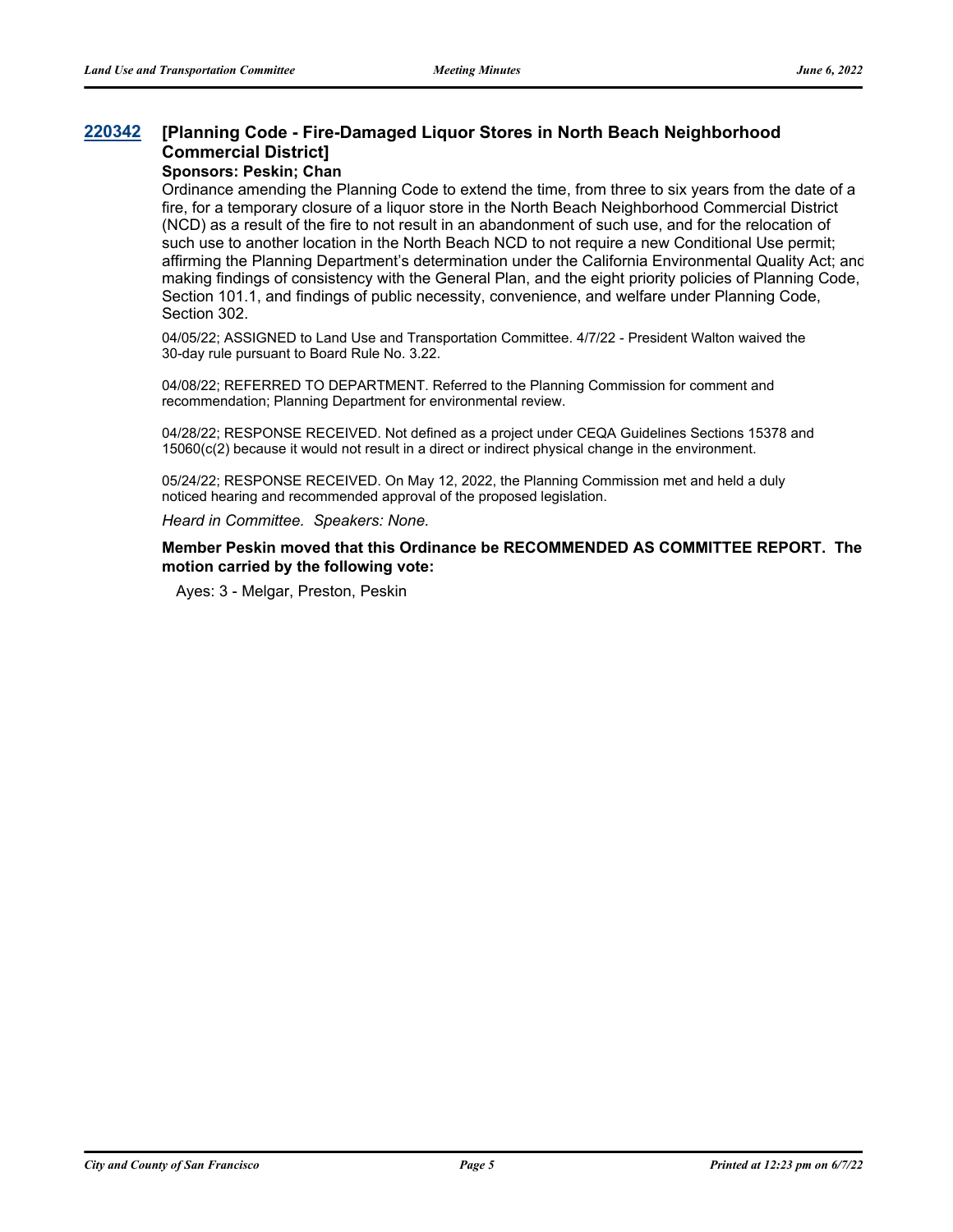### **[211300](http://sfgov.legistar.com/gateway.aspx?m=l&id=38170) [Planning Code, Zoning Map - Group Housing Special Use District] Sponsors: Peskin; Melgar and Preston**

Ordinance amending the Planning Code to create the Group Housing Special Use District; affirming the Planning Department's determination under the California Environmental Quality Act; and making findings of consistency with the General Plan, and the eight priority policies of Planning Code, Section 101.1, and findings of public necessity, convenience, and welfare under Planning Code, Section 302.

12/14/21; ASSIGNED UNDER 30 DAY RULE to Land Use and Transportation Committee, expires on 1/13/2022.

12/23/21; REFERRED TO DEPARTMENT. Referred to the Planning Commission pursuant to Planning Code Section 302, for public hearing and recommendation and the Planning Department for environmental review; and the Human Services Agency for informational purposes.

02/15/22; RESPONSE RECEIVED. On February 10, 2022, the Commission met and held a duly noticed and recommended approval with modification for the proposed legislation.

02/25/22; NOTICED. 10-Day Notice for 3/7/2022 Land Use and Transportation Committee hearing published in the Examiner and posted, per California Government Code, Sections 65856 & 65090.

03/07/22; AMENDED, AN AMENDMENT OF THE WHOLE BEARING SAME TITLE. Heard in Committee. Speakers: Aaron Starr (Planning Department); presented information and answered questions raised throughout the discussion. Corey Smith; Speaker; Yo Yung Mei; Mark Macy; Kelly Lewis; John Kevlin; Gregory Johnson; Christopher Roach; Sue Hestor; Steve Henson; Jonathan Randolph; Robert Fructman; Paul Brown; Beth Heisler; Win Hon; Melinda Dauss; spoke on various concerns relating to the hearing matter. Gabriella Ruiz; Jason Rocklin; Peter; spoke in support of the hearing matter. Ryan Patterson; Curtis Bradford (Tenderloin Neighborhood Association); spoke in opposition of the hearing matter.

Supervisor Melgar requested to be added as a co-sponsor.

03/07/22; CONTINUED TO CALL OF THE CHAIR AS AMENDED.

05/23/22; RECOMMENDED. Heard in Committee. Speakers: David Elliot Luis; spoke in support of the hearing matter. Sha Ma Wu; Chen Yow Tung; Yi Chin Yan; Lilia; Curtis Bradford (Tenderloin People's Congress); Mike Housler; spoke on various concerns relating to the hearing matter.

Supervisor Preston requested to be added as a co-sponsor.

05/27/22; NOTICED. 10-Day Notice for 6/6/2022 Land Use and Transportation Committee hearing published in the Examiner and posted, per California Government Code, Sections 65856 & 65090.

*Heard in Committee. Speakers: David Elliot Luis; spoke in support of the hearing matter. Sha Ma Wu; Chen Yow Tung; Yi Chin Yan; Lilia; Curtis Bradford (Tenderloin People's Congress); Mike Housler; spoke on various concerns relating to the hearing matter.*

*Supervisor Preston requested to be added as a co-sponsor.*

**Member Peskin moved that this Ordinance be RECOMMENDED. The motion carried by the following vote:**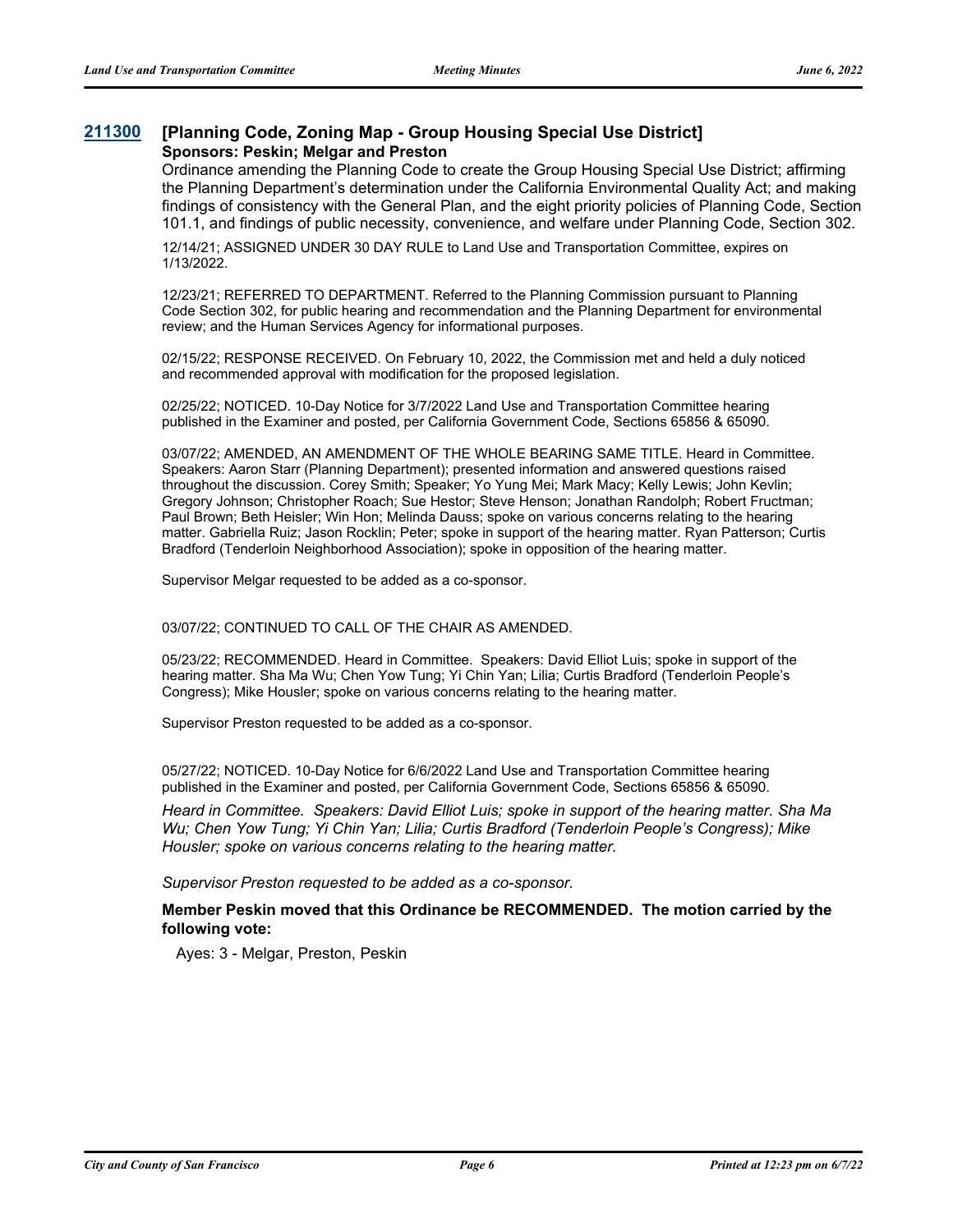#### **[Planning, Administrative, Subdivision Codes; Zoning Map - Density Exception in Residential Districts] [220446](http://sfgov.legistar.com/gateway.aspx?m=l&id=38638)**

### **Sponsors: Mandelman; Melgar**

Ordinance amending the Planning Code to rezone all Residential, One Family (RH-1) zoning districts, except for Residential One Family, Detached (RH-1(D)) districts, to Residential, Two Family (RH-2) zoning districts; to rezone the RH-1(D) districts to a new class of residential district called Residential, Two Family, Detached (RH-2(D)) districts; and to provide a density limit exception to permit up to four dwelling units per lot, and up to six dwelling units per lot in Corner Lots, in all RH (Residential, House) zoning districts, subject to certain requirements, including among others the replacement of protected units; amending the Administrative Code to require new dwelling units constructed pursuant to the density limit exception to be subject to the rent increase limitations of the Rent Ordinance; amending the Subdivision Code to authorize a subdivider that is constructing new dwelling units pursuant to the density exception to submit an application for condominium conversion or a condominium map that includes the existing dwelling units and the new dwelling units that constitute the project; affirming the Planning Department's determination under the California Environmental Quality Act; and making findings of consistency with the General Plan and the eight priority policies of Planning Code, Section 101.1, and findings of public necessity, convenience, and welfare under Planning Code, Section 302.

04/25/22; AMENDED, AN AMENDMENT OF THE WHOLE BEARING SAME TITLE. Duplicated from File No. 210866.

04/25/22; CONTINUED AS AMENDED.

04/25/22; DUPLICATED. Duplicated from File No. 210866.

05/09/22; AMENDED, AN AMENDMENT OF THE WHOLE BEARING SAME TITLE. Heard in Committee. Speakers: Jacob Bintliff (Office of Supervisor Rafael Mandelman); Anne Pearson (Office of the City Attorney); presented information and answered questions raised throughout the discussion. Georgia Schuttish; Joseph Smooke; Eileen Boken; Pac Wiesenberger; Peter Papadopoulos (Mission Economic Development Agency); Lorraine Petty; Charlie Sciammas (PODER); spoke on various concerns relating to the hearing matter.

05/09/22; CONTINUED AS AMENDED.

05/16/22; AMENDED, AN AMENDMENT OF THE WHOLE BEARING SAME TITLE. Heard in Committee. Speakers: Jacob Bintliff (Planning Department); Anne Pearson (Office of the City Attorney); presented information and answered questions raised throughout the discussion. Charlie Sciammas (PODER); Anastasia Yovanopoulos; Zach White (Rent Coalition); spoke on various concerns relating to the hearing matter.

05/16/22; CONTINUED AS AMENDED.

05/23/22; AMENDED, AN AMENDMENT OF THE WHOLE BEARING SAME TITLE. Heard in Committee. Speakers: Jacob Bintliff (Office of Supervisor Rafael Mandelman); Supervisor Gordon Mar (Board of Supervisors); presented information and answered questions raised throughout the discussion. Georgia Schuttish; Eileen Boken; Christopher Roach (Public Policy and Advocacy Committee); Corey Smith (San Francisco Housing Action Coalition); Zack Weisenburger (Young Community Developers); Anastasia Yovanopoulos; Peter Papadopoulos; Josephine; Charles Sciammas (PODER); spoke on various concerns relating to the hearing matter.

*Heard in Committee. Speakers: Jacob Bintliff (Office of Supervisor Rafael Mandelman); Supervisor Gordon Mar (Board of Supervisors); presented information and answered questions raised throughout the discussion. Georgia Schuttish; Eileen Boken; Christopher Roach (Public Policy and Advocacy Committee); Corey Smith (San Francisco Housing Action Coalition); Zack Weisenburger (Young Community Developers); Anastasia Yovanopoulos; Peter Papadopoulos; Josephine; Charles Sciammas (PODER); spoke on various concerns relating to the hearing matter.*

**Member Peskin moved that this Ordinance be AMENDED, AN AMENDMENT OF THE WHOLE BEARING SAME TITLE, by adding language to require an annual report on housing, racial equity, and language access goals. The motion carried by the following vote:**